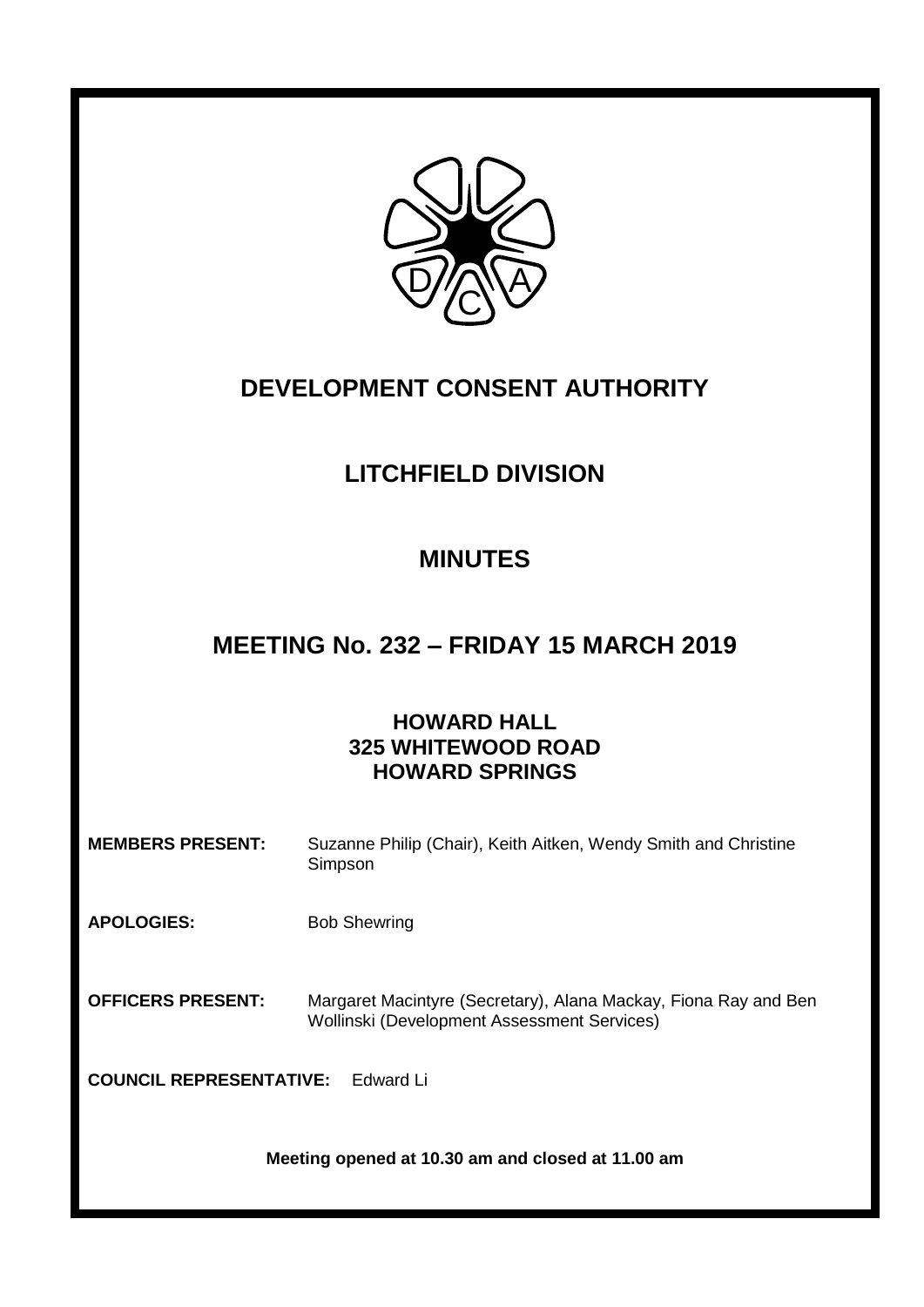**MINUTES RECORD THE EVIDENTIARY STAGE AND THE DELIBERATIVE STAGE SEPARATELY. THESE MINUTES RECORD THE DELIBERATIVE STAGE. THE TWO STAGES ARE GENERALLY HELD AT DIFFERENT TIME DURING THE MEETING AND INVITEES ARE PRESENT FOR THE EVIDENTIARY STAGE ONLY.**

#### **ITEM 1 SUBDIVISION TO CREATE 2 LOTS LOT 15 (345) WHITEWOOD ROAD, HUNDRED OF BAGOT APPLICANT GERARD AND ALANA ROSSE**

Submitter Mr Gerry Wood MLA sent his apologies.

Mr Gerard Rosse attended.

**RESOLVED** That, pursuant to section 53(a) of the *Planning Act*, the Development Consent **34/19** Authority consent to the application to develop Lot 15 (345) Whitewood Rd, Hundred of Bagot for the purpose of subdivision to create two lots subject to the following conditions:

#### **CONDITION PRECEDENT**

- 1. Prior to the endorsement of plans and prior to commencement of works (including site preparation), amended plans to the satisfaction of the consent authority must be submitted to and approved by the consent authority. When approved, the plans will be endorsed and will then form part of the permit. The plans must be drawn to scale with dimensions and two copies must be provided. The plans must be generally in accordance with the plans submitted with the application but modified to show:
	- a. driveway crossovers separated by a minimum of 30m in accordance with AustRoads Guidelines.

#### **GENERAL CONDITIONS**

- 2. The works carried out under this permit shall be in accordance with drawings endorsed as forming part of this permit.
- 3. Any developments on or adjacent to any easements on site shall be carried out to the requirements of the relevant service authority to the satisfaction of the consent authority.
- 4. All existing and proposed easements and sites for existing and required utility services must be vested in the relevant authority for which the easement or site is to be created.
- 5. The owner of the land must enter into agreements with the relevant authorities for the provision of water supply, drainage, sewerage, electricity facilities and telecommunication networks to each lot shown on the endorsed plan in accordance with the authorities' requirements and relevant legislation at the time.
- 6. The kerb crossovers and driveways to the site approved by this permit are to meet the technical standards of Litchfield Council, to the satisfaction of the consent authority.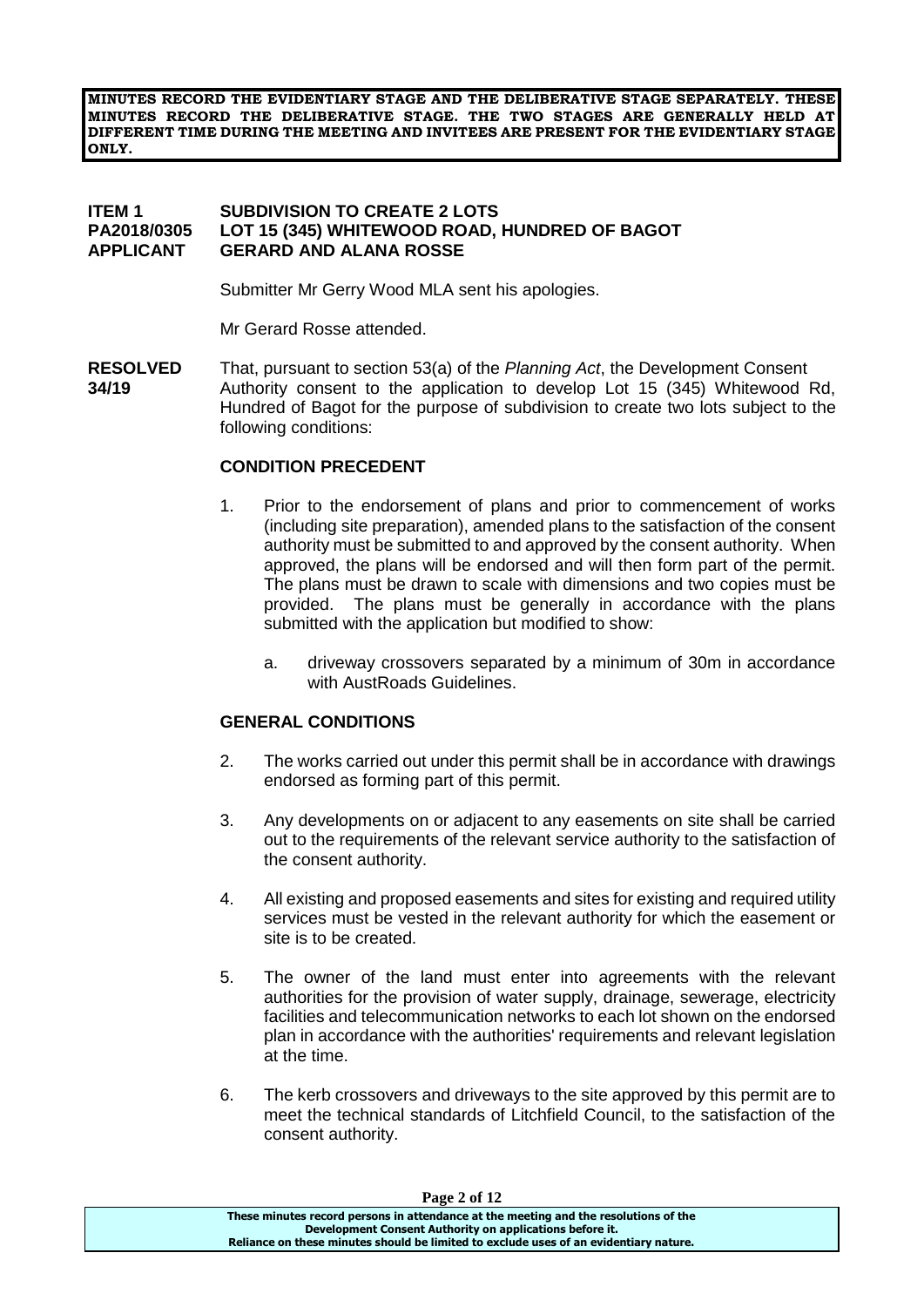- 7. Engineering design and specifications for the proposed and affected roads, street lighting, stormwater drainage, site earthworks, vehicular access, pedestrian/cycle corridors and streetscaping are to be to the technical requirements of approval of Litchfield Council with all approved works constructed at the developers expense.
- 8. Appropriate soil erosion, sediment and dust control measures must be effectively implemented throughout the construction stage of the development and all disturbed soil surfaces must be suitably stabilised against erosion at completion of works, to the satisfaction of the consent authority.
- 9. Before the issue of titles, the owner must, in accordance with Part 6 of the *Planning Act*, pay monetary contribution to the Litchfield Council for the upgrade of local infrastructure, in accordance with its Development Contribution Plan.

Note: This monetary contribution can be made at any time during or at completion of the subdivision by contacting Litchfield Council [https://www.litchfield.nt.gov.au/.](https://www.litchfield.nt.gov.au/)

# **NOTES:**

- 1. This permit will expire if one of the following circumstances applies:
	- i. the development is not started within two years of the dates of this permit; or
	- ii. the development is not completed within four years of the dates of this permit.

The consent authority may extend the periods referred to if a request is made in writing before the permit expires.

- 2. The Power and Water Corporation advises that the Water and Sewer Services **Development** Development Section [\(landdevelopmentnorth@powerwater.com.au\)](mailto:landdevelopmentnorth@powerwater.com.au) and Power Network Engineering Section [\(powerconnections@powerwater.com.au\)](mailto:powerconnections@powerwater.com.au) should be contacted via email a minimum of 1 month prior to construction works commencing in order to determine the Corporation's servicing requirements, and the need for upgrading of on-site and/or surrounding infrastructure.
- 3. As part of any subdivision, the parcel numbers for addressing should comply with the Australian Standard (AS/NZS 4819:2011). For more information contact Survey and Land Records [surveylandrecords@nt.gov.au](mailto:surveylandrecords@nt.gov.au) 08 8995 5354. The numbers shown on the plans endorsed as forming part of this permit are indicative only and are not for addressing purposes.
- 4. Any new on-site wastewater system to be installed must be carried out by a qualified licensed Self-Certifying Plumber and must comply with the NT Code of Practice for Small On-site Sewage and Sullage Treatment Systems and the Disposal or Reuse of Sewage Effluent (The Code).
- 5. There are statutory obligations under the *Weeds Management Act* to take all practical measures to manage weeds on the property. For advice on weed management please contact the Department of Environment and Natural Resources.

**Page 3 of 12**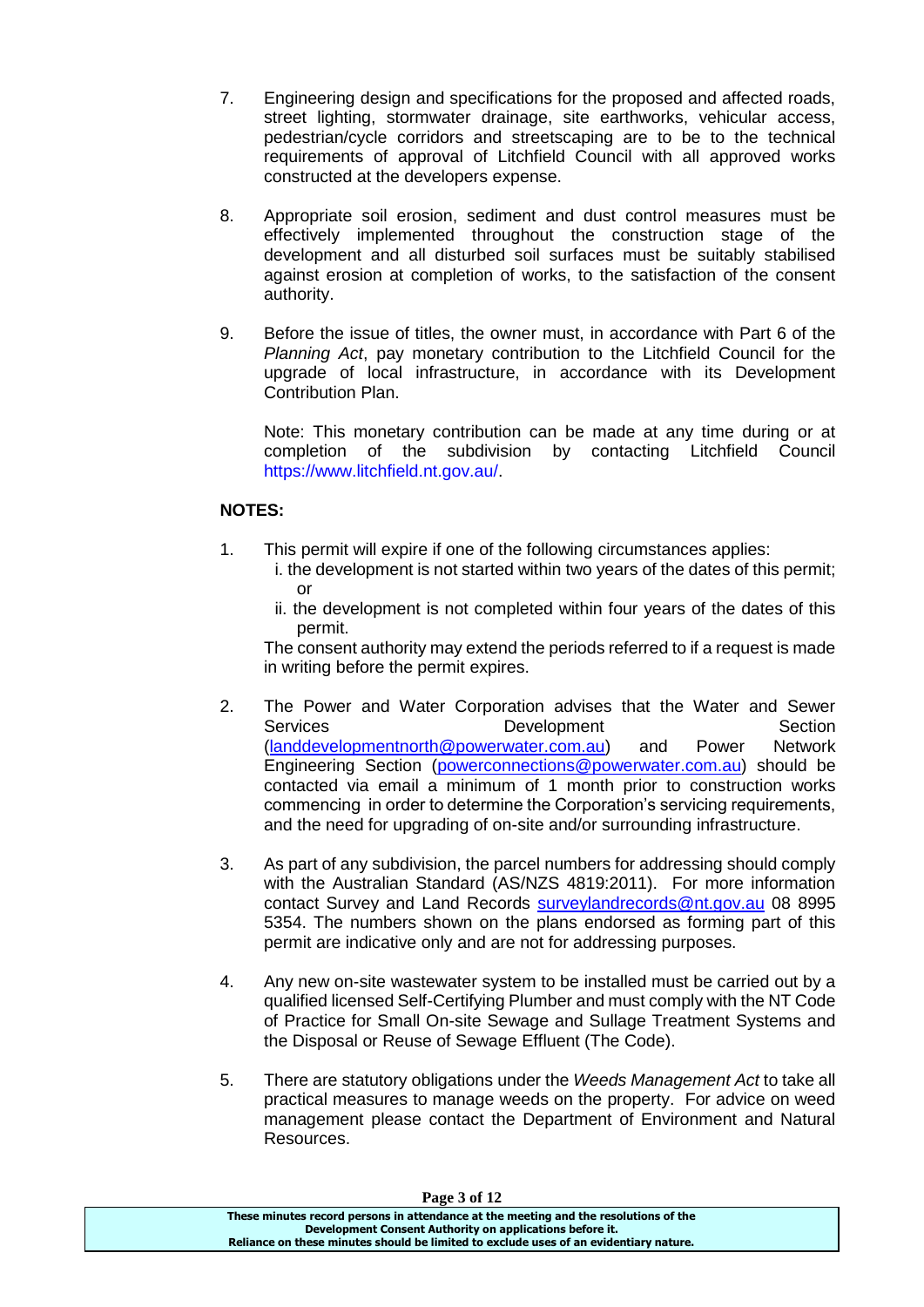6. Professional advice regarding implementation of soil erosion control and dust control measures to be employed throughout the construction phase of the development are available from the Department of Environment and Natural Resources. Information can be obtained from the IECA Best Practice Erosion and Sediment Control Guidelines 2008 available at [www.austieca.com.au](http://www.austieca.com.au/) and the NTG website [https://nt.gov.au/environment/soil-land-vegetation.](https://nt.gov.au/environment/soil-land-vegetation)

# **REASONS FOR THE DECISION**

1. Pursuant to section 51(a) and 51(b) of the *Planning Act,* the consent authority must take into consideration the planning scheme that applies to the land to which the application relates and any amendments to such a planning scheme.

The application initially before the consent authority was to subdivide Lot 15 (345) Whitewood Road to create two lots. The application has not changed. However, the Northern Territory Planning Scheme (Amendment No. 505) has been amended during the course of the consideration of the application to zone the land Zone RR (Rural Residential).

The application was assessed initially against clauses 5.19 Zone RL (Rural Living), 11.1.1 (Minimum Lot Sizes and Requirements), 11.4.1 (Site Characteristics in Subdivisions of Rural Land or Unzoned Land for Lots of 1ha of Greater), 11.4.2 (Infrastructure in Subdivisions of Rural and Unzoned Land) and 11.4.3 (Lot Size and Configuration in Subdivision of Rural and Unzoned Land) of the Northern Territory Planning Scheme (the Scheme). It was also assessed against the *Litchfield Subregional Land Use Plan 2016* and Clause 14.7.3 (Planning Principles and Area Plan for the Howard Springs Rural Activity Centre). The assessment identified that the application was mostly compliant with the Scheme and supporting policy. The application proposes lots sizes no less than 1ha and the lots can be serviced by reticulated water, with no adverse impacts on groundwater resources. The land is located approximately 350m from the existing commercial centre in Howard Springs and adjacent to the rural residential transition areas in accordance with the Area Plan. The subdivision meets the intention to provide a buffer between the Activity Centre and land in Zone RL (Rural Living) and to protect the rural character of the broader area.

The identified non-compliances were primarily because the proposed lot size of 1ha did not meet the purpose of Zone RL and the minimum lot size requirements. The assessment against clause 5.19 Zone RL (Rural Living) was appropriate as the land was zoned RL at the time the application was initially considered by the consent authority.

On 20 February 2019, the Minister for Infrastructure, Planning and Logistics amended the Scheme (Amendment No. 505) to zone the land Zone RR (Rural Residential). The zoning of the land came into effect on 8 March 2019. In the determination, the zoning of the land was considered to be consistent with the Planning Principles and Area Plan for the Howard Springs Rural Activity Centre and the *Litchfield Subregional Land Use Plan 2016*.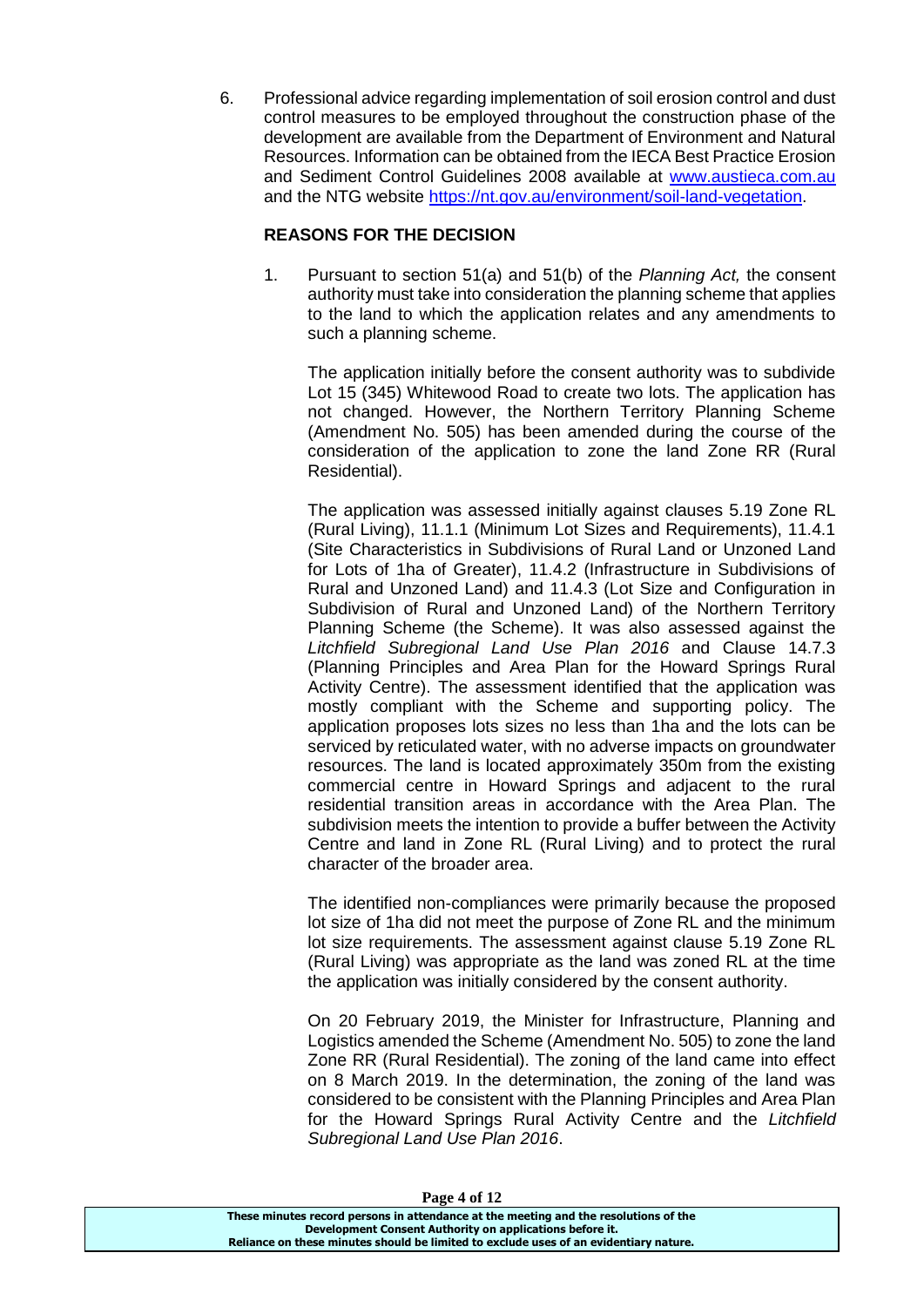Clause 11.1.1 requires the minimum lot size for land within Zone RR is 1ha of unconstrained land in Litchfield, where the land is located outside rural activity centres and adjacent to the transition area. The Land Suitability Assessment found the site to be suitable for subdivision with no significant limitations to support rural residential use and that each lot comprises 1ha of unconstrained land with access to Hamilton Road. The application demonstrates compliance with this clause.

The application was also assessed against clauses 5.18 Zone RR (Rural Residential) and 11.4.5 (Subdivision of Land Zoned RR) of the Scheme.

The Soil Assessment for On-site Wastewater Management and Disposal identified that the site/soil is well drained and capable of sustaining onsite wastewater treatment. The applicant identifies that disposal of effluent would be made on-site. The Land Suitability Assessment found the site to be suitable for subdivision.

The consent authority can only consent to an application that can demonstrate that the subdivision is to be connected to reticulated water. The site is serviced by reticulated potable water and power services. The additional lot would also utilise the reticulated water and power services.

Overall, the application demonstrates compliance with clauses 5.18 and 11.4.5, and the above-mentioned relevant clauses under the Scheme.

2. Pursuant to section 51(e) of the *Planning Act*, the consent authority must take into account any submissions made under section 49, and any evidence or information received under section 50, in relation to the development application

There was a public submission by Mr Gerry Wood that raised concern that the proposal for subdivision did not comply with the minimum lot size requirements of the Scheme, being 2ha in Zone RL (Rural Living). Similarly, the Litchfield Council lodged an objection under section 49 of the *Planning Act* citing non-compliance with the minimum lot size and purpose of Zone RL of the Scheme. The latter stated in its submission that it would support the application if the land was rezoned to Zone RR, which has now occurred.

The consent authority considered that the Scheme amendment to zone the land Zone RR (Rural Residential) addresses the submitters concerns in respect to ad-hoc development and non-compliances with the Scheme. In particular, the rezoning provides the requisite controls to manage land use in a manner that maintains the level of amenity expected on RR lots.

**Page 5 of 12** 3. Pursuant to section 51(j) and 51(m) of the *Planning Act*, the consent authority must take into consideration the capability of the land to which the proposed development relates to support the proposed development and the effect of the development on the land and on other land, the physical characteristics of which may be affected by the development and the public utilities or infrastructure provided in the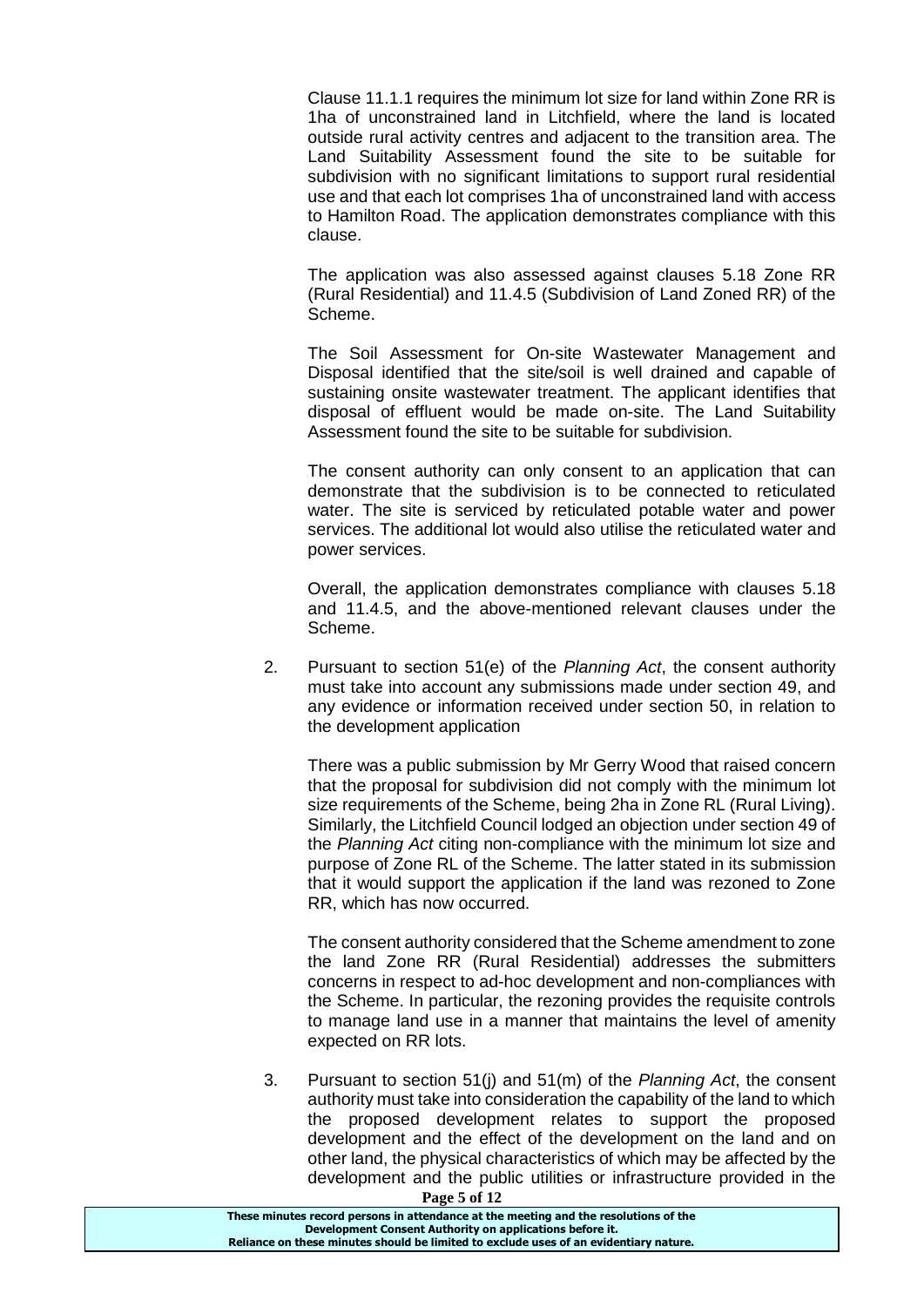area in which the land is situated, the requirement for public facilities and services to be connected to the land and the requirement, if any, for those facilities, infrastructure or land to be provided by the developer for that purpose.

Power and Water Corporation identified that reticulated sewer service is currently unavailable in the area. The Land Suitability Assessment and the Soil Assessment for On-site Wastewater Management and Disposal found the site to be suitable for subdivision and identified that the site/soil is well drained and capable of sustaining onsite wastewater treatment. The Department of Environment and Natural Resources (DENR) provided advice that supports that the land is capable to support the proposed development.

The DENR had advised previously that the land is located within the Darwin Rural Water Control District and overlies the Mount Partridge, Howards Springs Howard River groundwater system. The system is considered to be over-allocated according to the Northern Territory Water Allocation Planning Framework.

The land in this application is required under clause 11.4.5 the Scheme to be serviced by reticulated water. This significantly reduces the risk of future residents also accessing a secondary water supply through groundwater bores, under section 14 of the *Water Act*. The demand for groundwater is likely to be low and further managed by the requirement for the provision of a reticulated water supply which is enforceable through proposed conditions on a development permit. Impacts on groundwater resources are likely to be low in this instance.

4. Pursuant to section 51(n) of the *Planning Act* the consent authority must take into consideration the potential impact on the existing and future amenity of the area in which the land is situated.

The applicant asserts that the subdivision is considered to be a suitable development that achieves the intent of the Scheme, demonstrates best practice planning and results in an improvement to the existing site and locality. The site is within 400m from the Activity Centre and directly opposite sporting fields, the community hall and skate park. Reticulated power and water is available and utilised by the existing dwelling.

**ACTION:** Notice of Consent and Development Permit

**Page 6 of 12**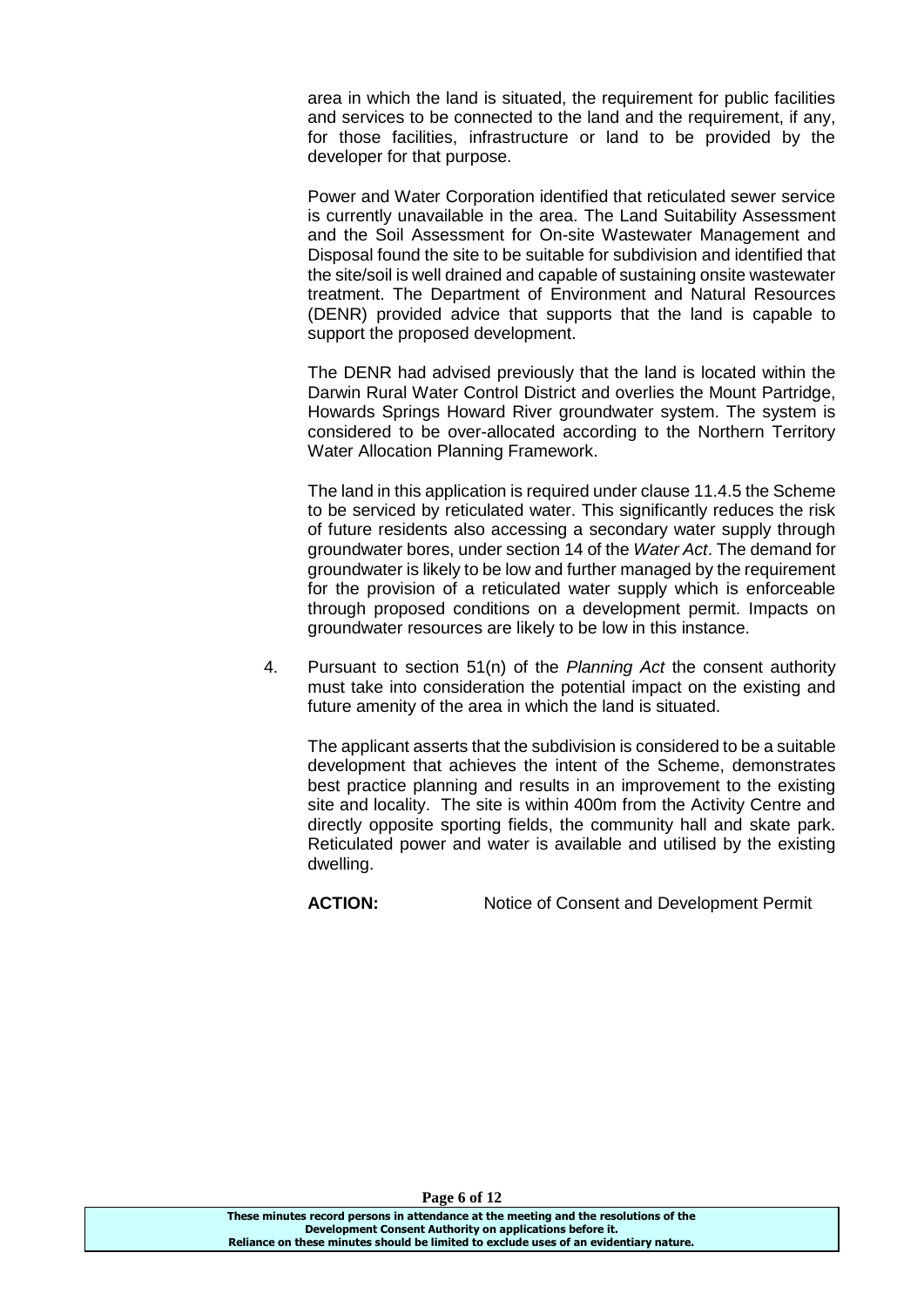# **ITEM 2 SUBDIVISION TO CREATE THREE LOTS PA2018/0510 SECTION 4540 (405) ELIZABETH VALLEY ROAD, HUNDRED OF STRANGWAYS**

### **APPLICANT NURIYE AND SEAN PIENING**

Mrs Nuriye Piening and Mr Sean Piening and their son Mr Ethan Piening attended.

**RESOLVED** That, pursuant to section 53(a) of the *Planning Act*, the Development Consent **35/19** Authority consent to the application to develop Section 4540 (405) Elizabeth Valley Road, Hundred of Strangways for the purpose subdivision to create three lots, subject to the following conditions:

#### **CONDITIONS PRECEDENT**

- 1. Prior to the endorsement of plans and prior to commencement of works (including site preparation), amended plans to the satisfaction of the consent authority must be submitted to and approved by the consent authority. When approved, the plans must be drawn to scale with dimensions and two copies must be provided. The plans must be generally in accordance with the plans submitted with the application but modified to show:
	- a. a site plan with an amended boundary between Lot B and Lot C. Altering the back (northern) boundary location to achieve the minimum 2ha lot size for Lot B.
	- b. scaled site plan showing the location of unconstrained land in accordance with the land suitability report prepared by VPS Land Assessment and Planning, the location of existing bores and waste water treatment systems and nominated locations of bores and septics for the proposed lots within that portion of the land identified as unconstrained in a manner consistent with the requirements of Clause 11.4.3 of the NT Planning Scheme.
	- c. plans and details of the engineering solution proposed to provide unconstrained access to the unconstrained portion of Lots B and C, certified by an appropriately qualified professional.
- 2. Prior to the endorsement of plans and prior to commencement of works (including site preparation), a hydrological assessment to the satisfaction of the consent authority must be submitted to and approved by the consent authority. The hydrological assessment is to be prepared by a suitably qualified and experienced professional and demonstrate that the engineering solution proposed to provide unconstrained access to Lots B and C will not impact on the unconstrained land identified for Lots A, B and C.
- 3. Prior to the endorsement of plans and prior to the commencement of works, a driveway access plan and a schematic plan demonstrating the on-site collection of stormwater and its discharge into the Litchfield Council stormwater drainage system shall be submitted to and approved by the Litchfield Council, to the satisfaction of the consent authority. The plan shall include details of site levels and Council's stormwater drain connection point/s.

#### **GENERAL CONDITIONS**

4. The works carried out under this permit shall be in accordance with the drawings endorsed as forming part of this permit.

| Page 7 of 12                                                                          |  |
|---------------------------------------------------------------------------------------|--|
| These minutes record persons in attendance at the meeting and the resolutions of the  |  |
| Development Consent Authority on applications before it.                              |  |
| Reliance on these minutes should be limited to exclude uses of an evidentiary nature. |  |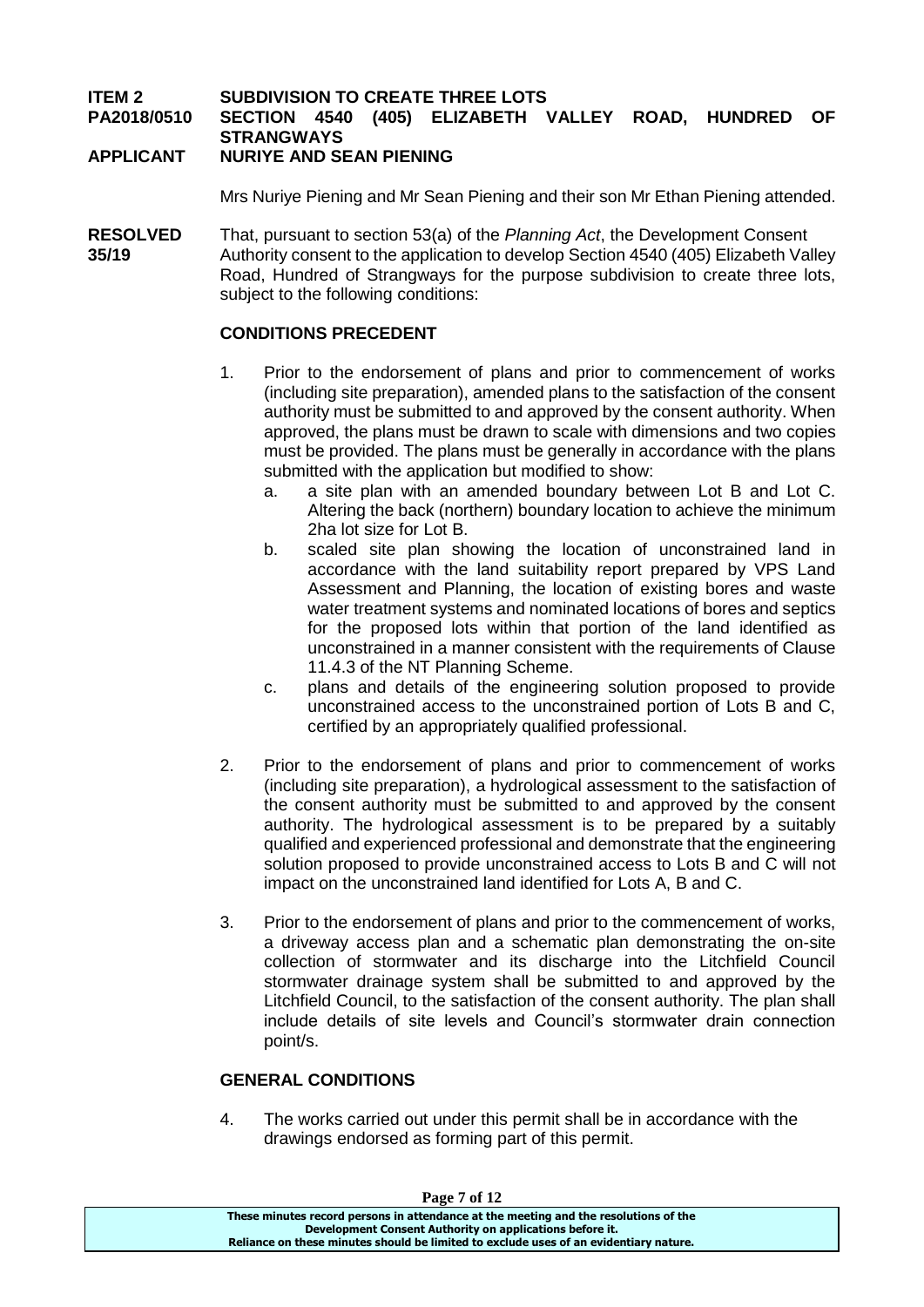- 5. All existing and proposed easements and sites for existing and required utility services must be vested in the relevant authority for which the easement or site is to be created on the plan of subdivision submitted for approval by the Surveyor General.
- *6.* The owner of the land must enter into agreements with the relevant authorities for the provision of electricity facilities to each lot shown on the endorsed plan in accordance with the authorities requirements and relevant legislation at the time.
- 7. Engineering design and specifications for the proposed and affected roads, street lighting, stormwater drainage, site earthworks, vehicular access, pedestrian/ cycle corridors and streetscaping are to be to the technical requirements of the Lichfield Council to the satisfaction of the consent authority and all approved works constructed at the owner's expense.
- 8. Appropriate erosion and sediment control measures should be effectively implemented throughout the construction stage of the development and all disturbed soil surfaces must be satisfactorily stabilised against erosion at completion of works, to the satisfaction of the Consent Authority. Information can be obtained from the IECA Best Practice Erosion and Sediment Control Guidelines 2008 available at [www.austieca.com.au](http://www.austieca.com.au/) and the NTG website [https://nt.gov.au/environment/soil-land-vegetation.](https://nt.gov.au/environment/soil-land-vegetation)
- 9. Before the issue of titles, firebreaks along boundaries or at appropriate locations shall be provided to the satisfaction of the consent authority on advice from the Bushfires NT (Department of Environment and Natural Resources).
- 10. Before the issue of titles, the engineering solution proposed to provide unconstrained access to the unconstrained portion of Lots B and C shall be provided to the satisfaction of the consent authority.
- 11. Before the use commences the owner must, in accordance with Part 6 of the *Planning Act*, pay a monetary contribution to Litchfield Council for the upgrade of local infrastructure, in accordance with its Development Contribution Plan.

Note: This monetary contribution can be made at any time during or at completion of the subdivision by contacting Litchfield Council [https://www.litchfield.nt.gov.au/.](https://www.litchfield.nt.gov.au/)

# **NOTES:**

- 1. This permit will expire if one of the following circumstances applies:
	- i. the development is not started within two years of the date of this permit; or
	- ii. the development is not completed within four years of the date of this permit.
		- The consent authority may extend the periods referred to if a request is made in writing before the permit expires.
- 2. A "Permit to Work Within a Road Reserve" may be required from Litchfield Council before commencement of any work within the road reserve.

| Page 8 of 12                                                                          |  |
|---------------------------------------------------------------------------------------|--|
| These minutes record persons in attendance at the meeting and the resolutions of the  |  |
| Development Consent Authority on applications before it.                              |  |
| Reliance on these minutes should be limited to exclude uses of an evidentiary nature. |  |
|                                                                                       |  |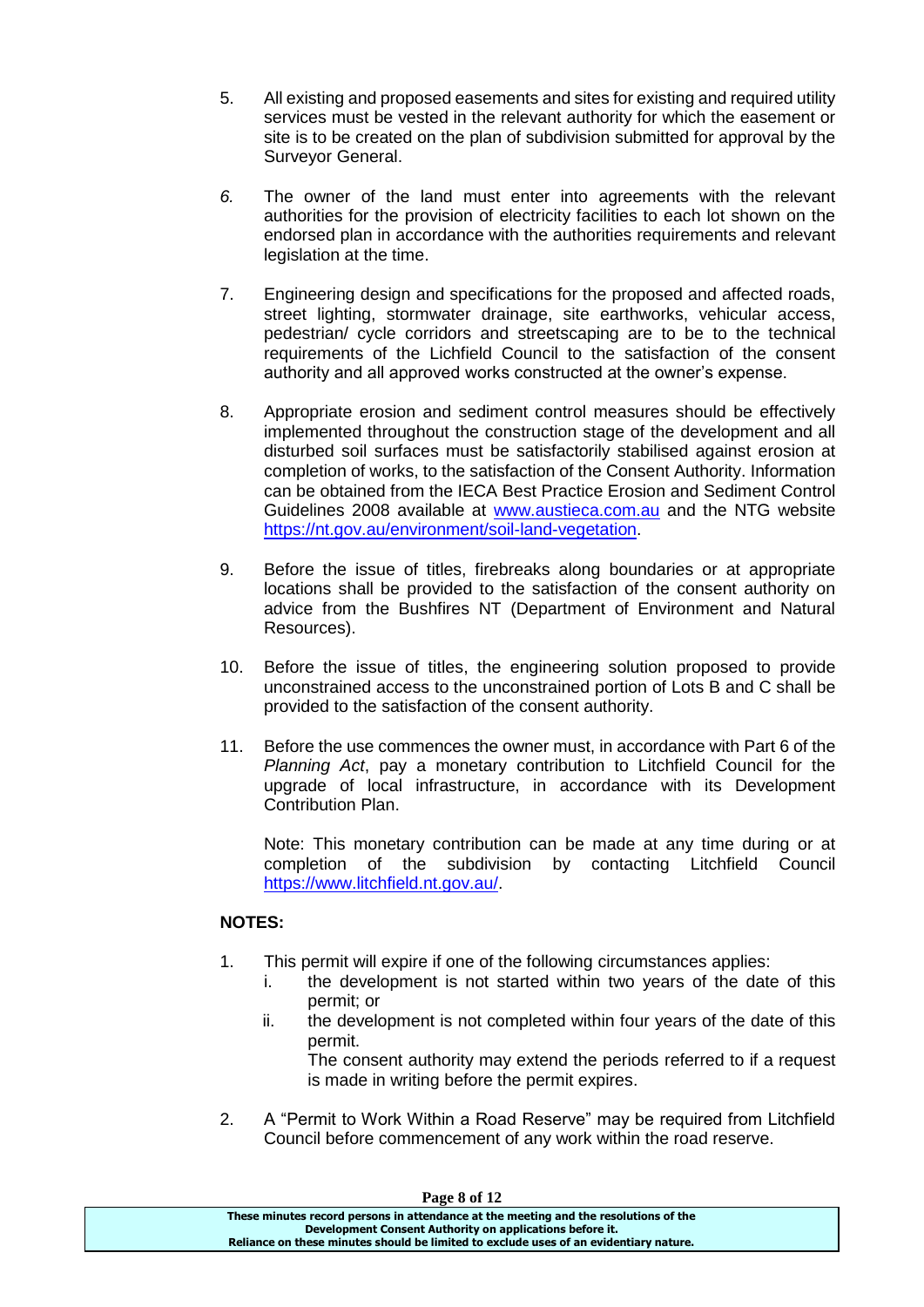- 3. There are statutory obligations under the *Weeds Management Act* to take all practical measures to manage weeds on the property. For advice on weed management please contact the Department of Environment and Natural Resources.
- 4. A groundwater extraction licence may be required under the *Water Act* for any bore used for purposes other than rural stock and domestic water supply. For advice on water extraction licences please contact the Water Licensing and Regulation Branch of the Department of Environment and Natural Resources.
- 5. Notwithstanding any approved plans, signs within Litchfield Council's municipal boundaries are subject to approval under Clause 6.7 (Signs) of the Northern Territory Planning Scheme.
- 6. It is recommended that appropriate mitigation measures are developed and implemented to ensure that the risk to the population of *Cycad armstrongii* remain low. Individual *Cycad armstrongii* can either be conserved within the development, or salvaged as per the Management Program for Cycads in the Northern Territory of Australia 2009-2014 (Liddle, 2009). This may require a permit if salvage for commercial purposes is proposed.

# **REASONS FOR THE DECISION**

1. Pursuant to section 51(a) of the *Planning Act,* the consent authority must take into consideration the planning scheme that applies to the land to which the application relates.

The Northern Territory Planning Scheme applies to the land to which the application relates. The application was assessed against Clauses 11.1 (Minimum Lot Sizes and Requirements), 11.4.1 (Site Characteristics in Subdivision of Rural Land or Unzoned Land for lots of 1ha or Greater) 11.4.2 (Infrastructure in Subdivision of Rural and Unzoned Land), and 11.4.3 (Lot Size and Configuration in Subdivision of Rural and Unzoned Land).

The proposal does not comply with 11.1 (Minimum Lot Sizes and Requirements). Lots A and C satisfy the minimum lot size requirements of 2ha, however Lot B only has an area of 1.92ha.

At the Development Consent Authority hearing, the applicant advised that it intends to alter the boundary line between Lot B and Lot C. The front boundary location would be maintained and rear boundary would be altered to achieve compliance with the minimum lot size for Lot B (i.e. 2ha).

A variation to the minimum lot size is no longer required and the proposal is compliant with the Northern Territory Planning Scheme.

The proposed altered lots (meeting the minimum lot sizes) are considered a size and configuration suitable for rural living, with the subdivision design generally responding to the constraints of the land.

2. Pursuant to section 51(n) of the *Planning Act*, the consent authority must take into consideration the potential impact on the existing and future amenity of the area in which the land is situated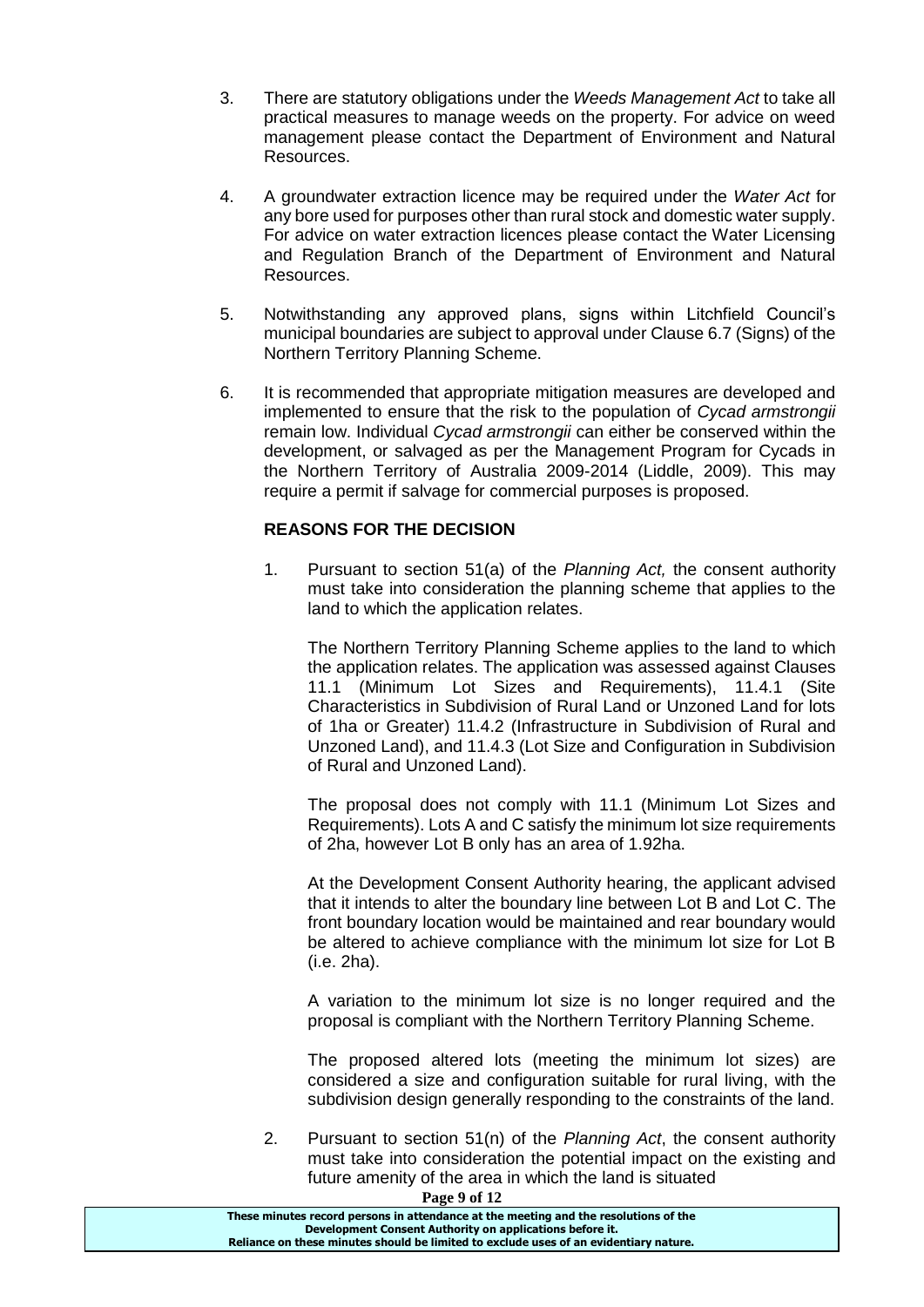The proposed subdivision would be unlikely to have an adverse impact on the existing and future amenity of the area.

**ACTION:** Notice of Consent and Development Permit

### **ITEM 3 SUBDIVISION TO CREATE THREE LOTS PA2018/0484 SECTION 4191 (160) MCMINNS DRIVE, HUNDRED OF STRANGWAYS APPLICANT MICHAEL FAWCETT**

DAS tabled correspondence from Cozens Johansen Lawyers dated 12 March 2019.

Mr Michael Fawcett, Ms Tania Fawcett and Mr Nick Johansen (Partner – Cozens Johansen Lawyers) attended.

- **RESOLVED** That, pursuant to section 46(4)(b) of the *Planning Act*, the Development Consent **36/19** Authority defer consideration of the application to develop Section 4191 (160) McMinns Drive, Hundred of Strangways to allow:
	- The Department of Environment and Natural Resources (DENR) to consider the matters contained in the additional submission from the applicant and to provide further written comments to the Authority by 3 April, 2019;
	- The applicant to consider and submit any further written response to DENR's comments within 14 days of receipt of such further comments, the Authority undertaking to forward DENR's comments to the Applicant upon provision of such to the Authority;
	- The Authority to review in full the decision made by the Controller of Water Resources, referred to in the submission, to approve new bore construction permits; and
	- Sufficient time for the Authority and the applicant to consider the application in light of a recent decision of the NT Civil and Administrative Tribunal (Jagdpanzer Pty Ltd, Mataguha Pty Ltd, Linscott Pty Ltd v Development Consent Authority, 12<sup>th</sup> March 2019), made in relation to the subdivision of rural land in an area where groundwater is similarly over allocated.
	- The application and further information will be reconsidered by the Authority at its meeting on 10 May, 2019.

#### **REASONS FOR THE DECISION**

1. Pursuant to section 51(a) of the *Planning Act,* the consent authority must take into consideration the planning scheme that applies to the land to which the application relates.

The Northern Territory Planning Scheme is the relevant planning scheme.

Clause 4.1 (b) of the Scheme requires the administration of the Scheme to "contribute to the sustainable use and development of land and water resources so that the use and development of land is consistent with the principles of sustainable development and avoids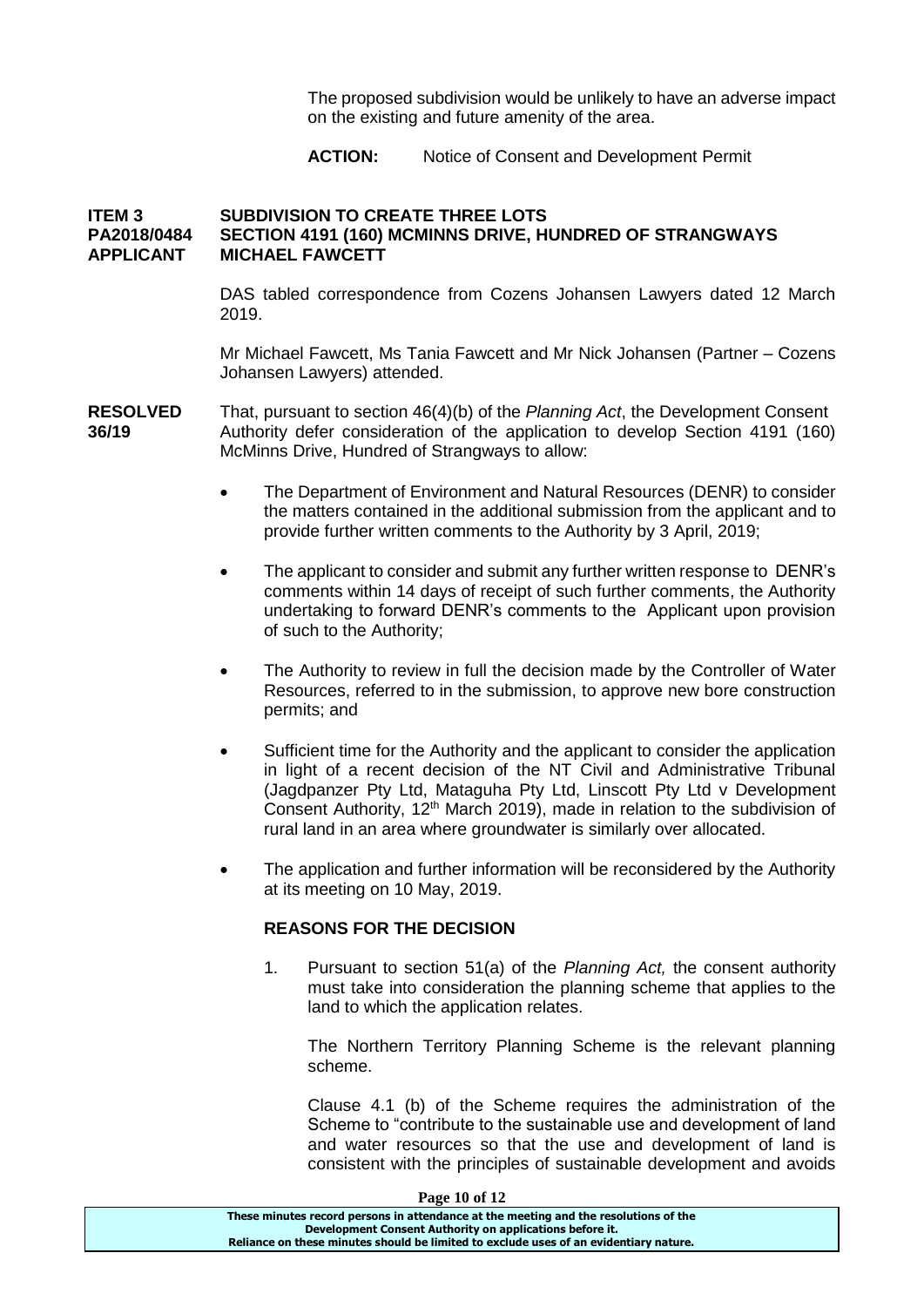pollution and minimises degradation of the environment or over commitment of water resources".

The Authority received advice from the Department of Environment and Natural Resources that the site is located in the west management zone of the Howard ground water system. When evaluating the availability of groundwater for development purposes the DENR considered the application in accordance with the NT Water Allocation Planning Framework that recommends at least 80 percent of the annual recharge is allocated for environmental and other public benefit, and 20 percent towards consumptive uses. Based on available information, consumptive use in the area is in the range of 70 – 110 percent of the estimated annual recharge. The volume of water ordinarily allocated to the environment and other public benefit provisions is being consumed.

The Authority, specifically in relation to subdivision, also considered Clause 11.4.3 Lot size and configuration in subdivisions of rural and unzoned land, which has the purpose to ensure at 11.4.3(1)(c) that proposed subdivisions do not impose unsustainable demands on groundwater or unreasonably degrade the environment.

The additional submission presented by the applicant questions the validity of the advice from DENR. It is reasonable for the DCA to provide DENR with the opportunity to consider the claims made by the applicant.

Pursuant to section 51(j) of the *Planning Act*, the consent authority must take into consideration the capability of the land to which the proposed development relates to support the proposed development and the effect of the development on the land and on other land, the physical characteristics of which may be affected by the development.

As the development would invoke the right to draw groundwater for domestic and stock purposes from an aquifer that the DENR have advised is over allocated, the land would not be considered capable of supporting a further two lots. As discussed the sustainable level of use for "consumptive purposes" is 20 percent of the annual recharge. As noted the west management zone of the Howard groundwater system is estimated to be utilising between 70 - 110 percent of recharge for consumptive purposes. The worst case scenario would see a depletion of groundwater as recharge is directed to domestic purposes, grazing stock and irrigation.

As the DENR assessment of groundwater availability is challenged by the applicant in their submission made on 12 March, 2019, the Authority has determined that the DENR are provided the opportunity to review and reply to the claims.

2. Pursuant to section 51(n) of the *Planning Act*, the consent authority must take into consideration the potential impact on the existing and future amenity of the area in which the land is situated.

As a consequence of the over allocation of ground water further development has the potential, as indicated by the DENR, to impact future amenity of the area as the water available for environmental